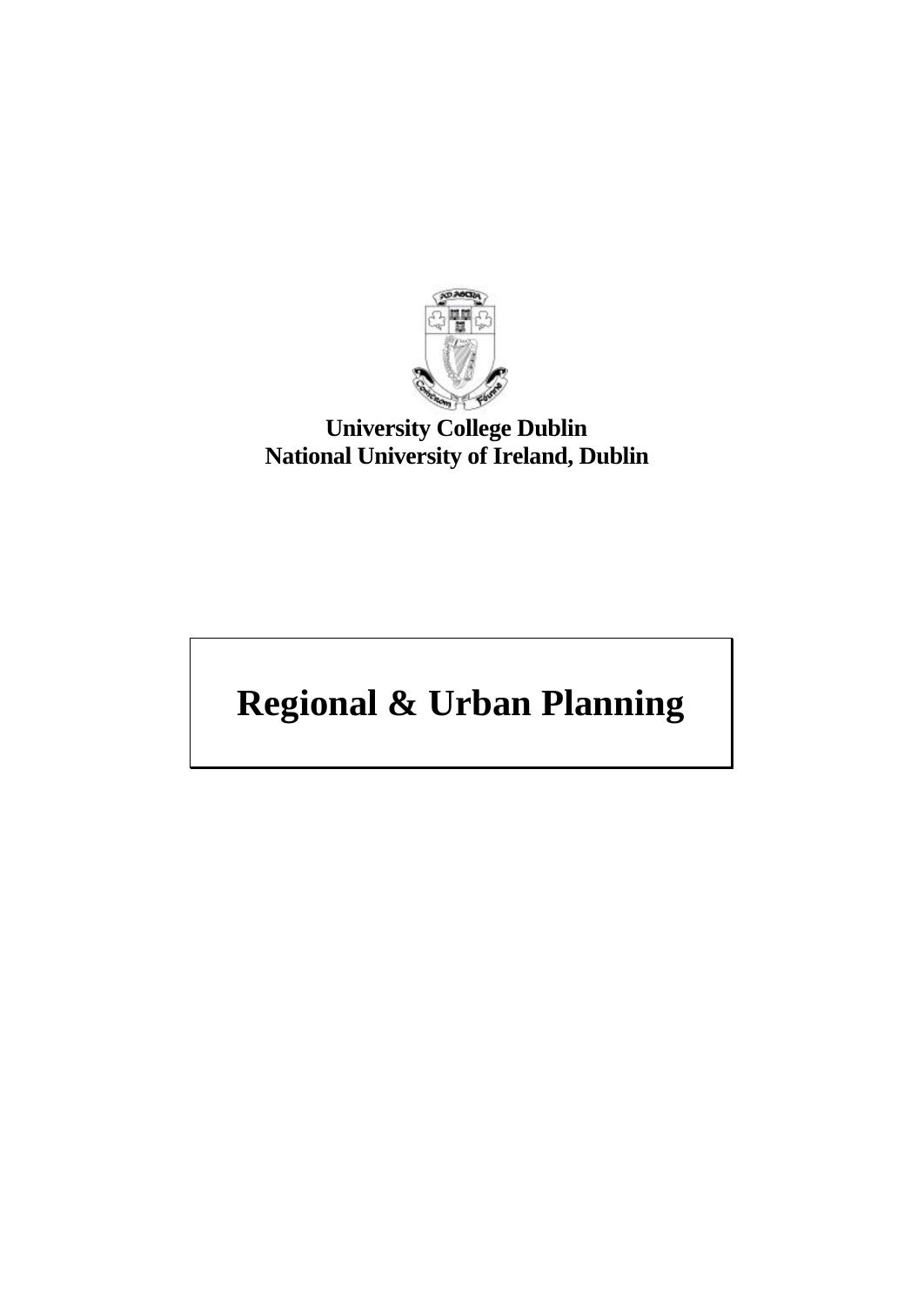*Session 2003/2004*

*2*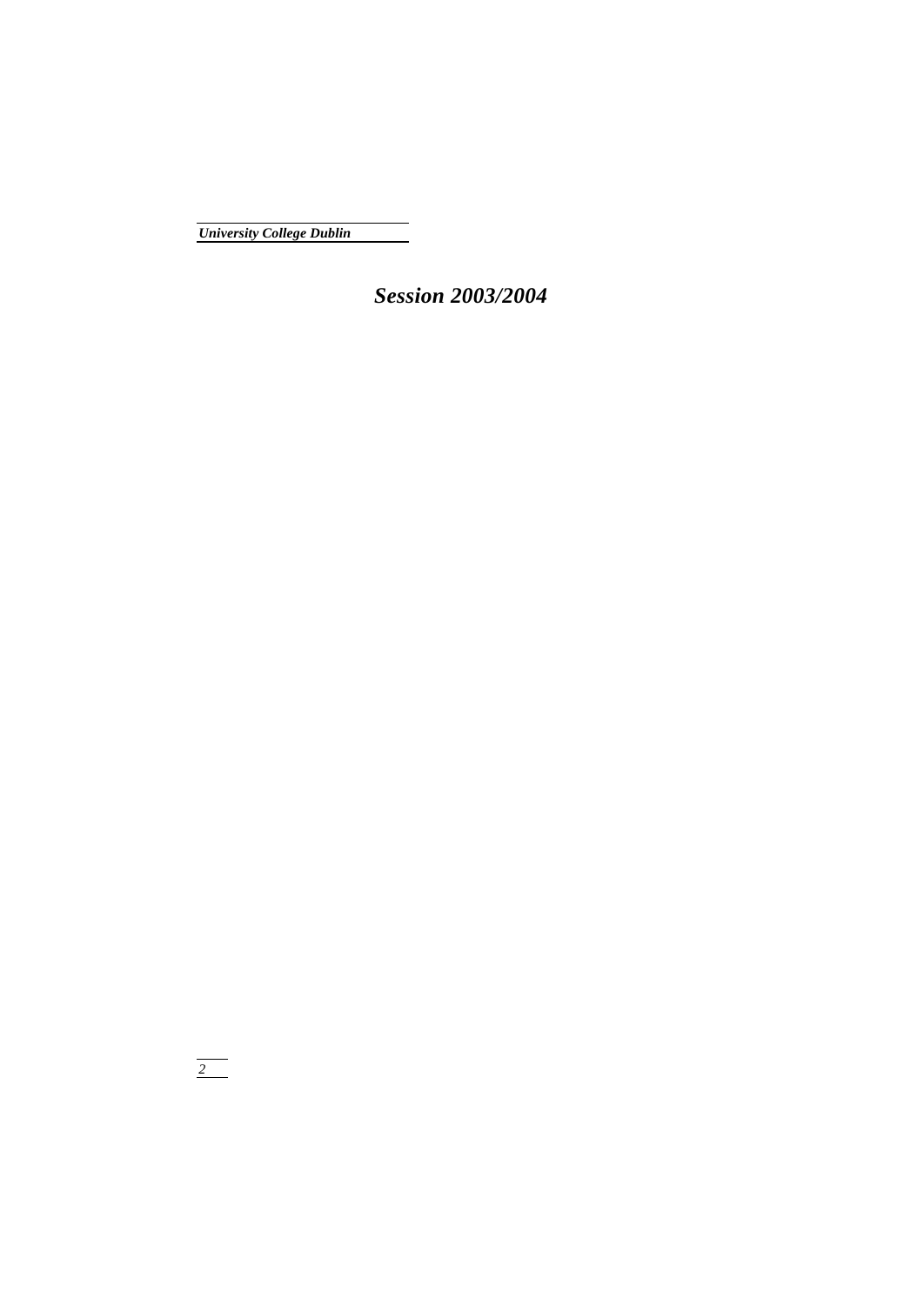*3*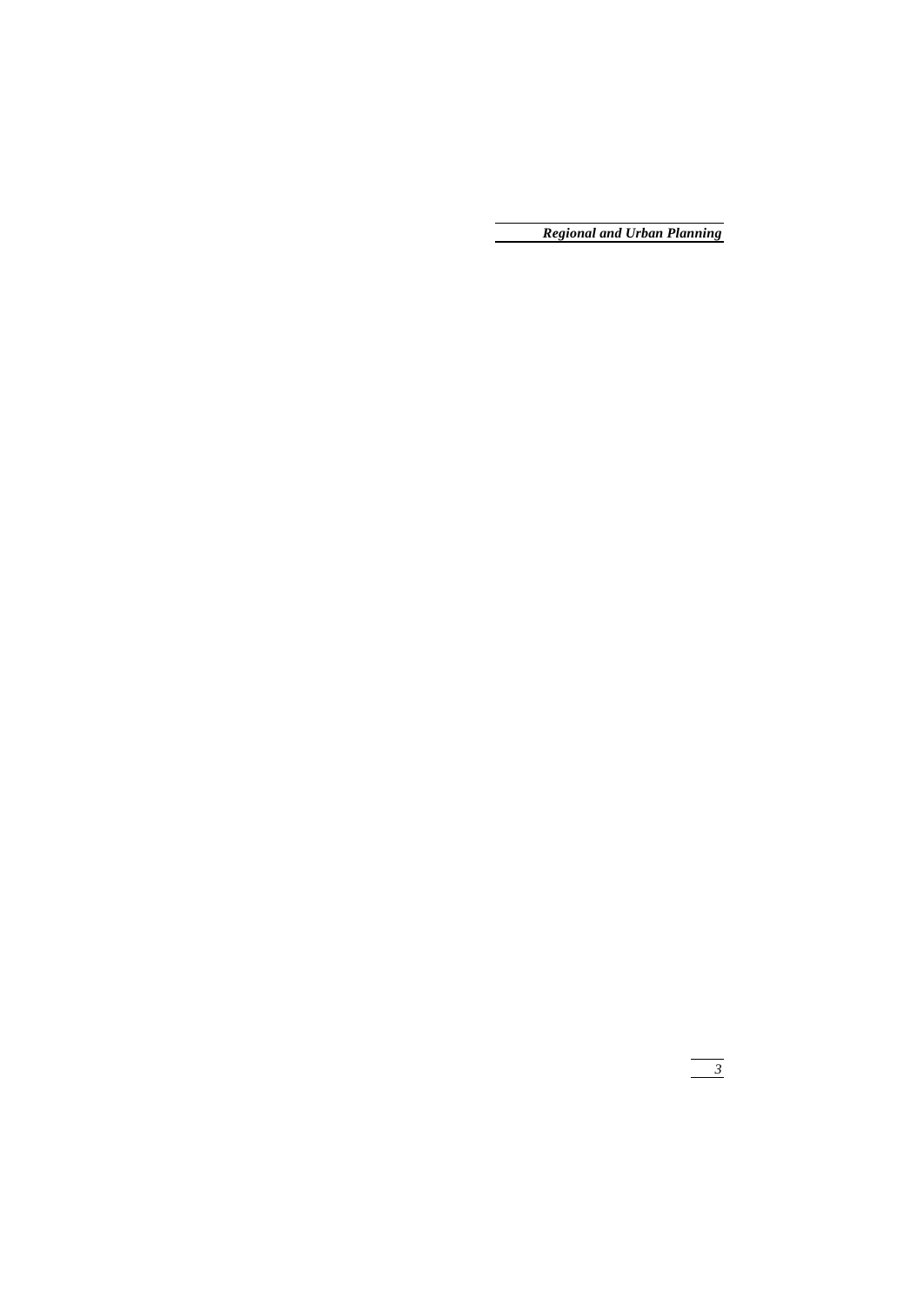# *Contents*

| Introduction: 5                                                  |  |
|------------------------------------------------------------------|--|
|                                                                  |  |
|                                                                  |  |
|                                                                  |  |
|                                                                  |  |
|                                                                  |  |
|                                                                  |  |
|                                                                  |  |
| Degree of Master of Science (Urban Design) MSc (Urban Design) 19 |  |
|                                                                  |  |
|                                                                  |  |
|                                                                  |  |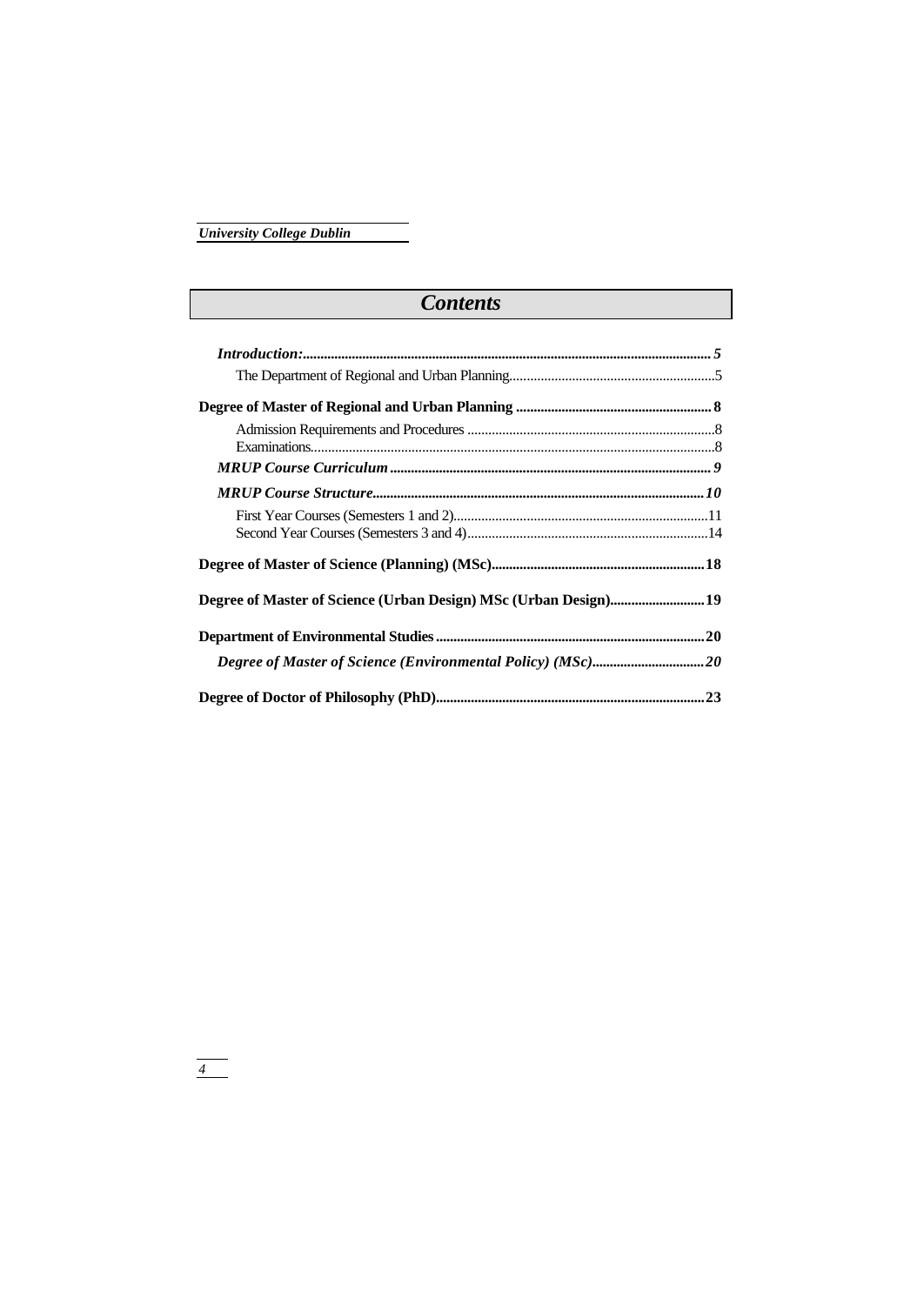# *Introduction:*

# *The Department of Regional and Urban Planning*

The Department of Regional and Urban Planning is one of more than ninety departments which make up University College Dublin. Regional and Urban Planning is one of the constituent departments within the Faculty of Engineering and Architecture. Because of the eclectic nature of planning, the Department also maintains close links with a wide range of other departments, courses and specialisms within the University. The Department is located at Richview, Clonskeagh which adjoins the Belfield campus.

The welfare of societies, economies and the environment is increasingly dependent upon the unique perspective which members of the planning profession can bring to bear upon global and regional problems. Regional and Urban Planning is a profession engaged in guiding the development of the physical environment, 'natural' and man-made, in response to the needs of society. As environmental problems increase in complexity and the rate of change of societies accelerates, the need for planning becomes ever greater. The profession embraces a wide variety of disciplines, including the social and behavioural sciences and the design professions, in order to understand and analyse the relationships between man and the environment (see diagram on page 6).

Within this broad framework, the primary goal of the Department of Regional and Urban Planning is to serve Irish society through the development of the art and science of planning. Because it is the only planning school in the Republic of Ireland, its approach to that goal is broad-based, involving a wide variety of socio-economic and land use issues ranging from the detail of a local action area plan to the broader strategies of metropolitan and regional development. Reflecting the needs of the country, the course places special emphasis on the positive promotion of development in a planned and orderly fashion. This national interest is reflected in the course structure and the Department's educational and research endeavours.

Stemming from this philosophy, the major objectives of the Department are:

- to provide planners with knowledge, planning skills and the ability to adapt these to changing circumstances and the needs of society;
- to foster an awareness of the social dimension of planning and development and to ensure that planning policies and practices promote equality of opportunity so as to avoid or eliminate discrimination against any group in society;
- to add to planning knowledge and to improve practice and planning procedures through the promotion and publication of research;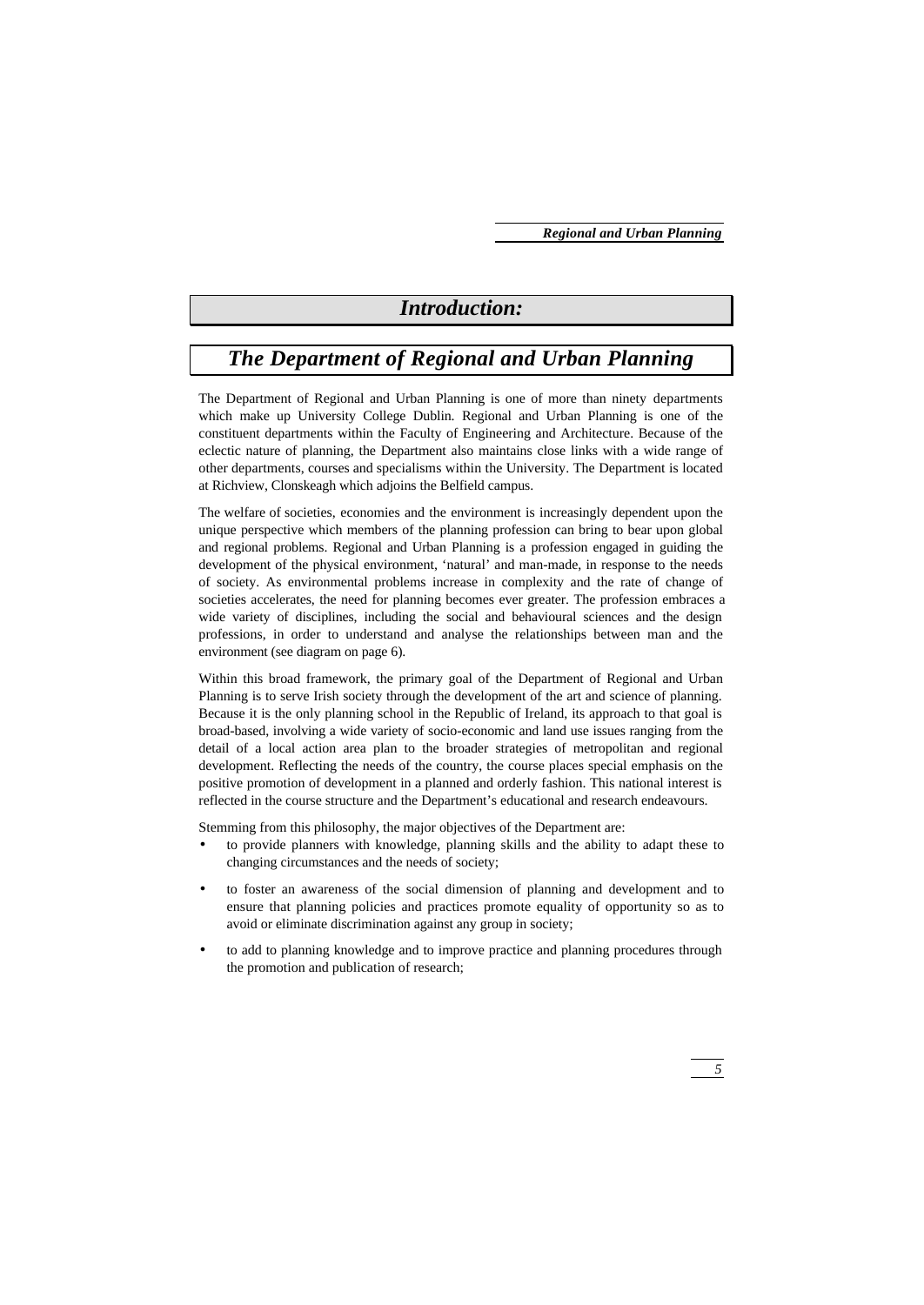- to advance planning education through the continuing revision of the programme and the adoption of new and more effective methods of teaching and learning;
- a practical commitment to public service in the areas of development and the environment and the development of links with the community through applied research;
- to further planning and development education and Continuing Professional Development through public lectures, seminars and workshops and to co-operate with professional institutes, other educational organisations, public and private bodies and community groups in the provision of such educational services;
- to strengthen links with other planning schools and institutes through continued participation in exchange programmes, membership of international planning organisations and committees and participation in international programmes.

The philosophy of the Department is one of service, based on concepts of social justice, economic efficiency and the effective delivery of public service. The Department seeks to continually improve the quality of the educational inputs through staff development programmes. In turn this leads to a continuing enhancement of graduate knowledge, skills and values which transmit to planning practice and increases acceptability of graduates by employers. In addition, the Department is increasingly linked into developments at European Union level, and the implications of EU policies and directives are integrated into all the Department's teaching and research activities where appropriate.

The Department's goals and objectives are realised through a range of programmes described in this booklet.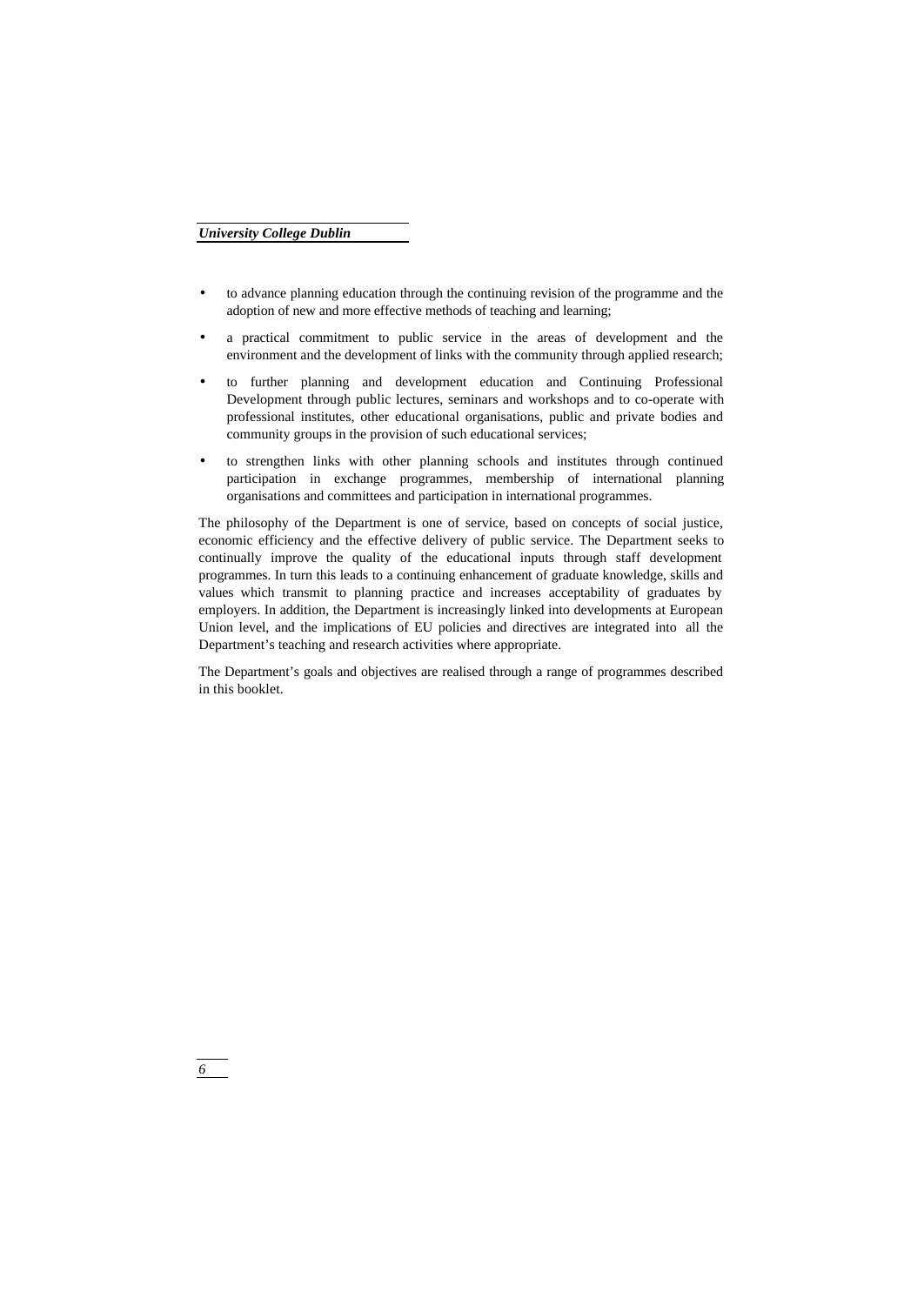

Planning as an Eclectic Discipline/Profession **Planning as an Eclectic Discipline/Profession**

*7*

*Regional and Urban Planning*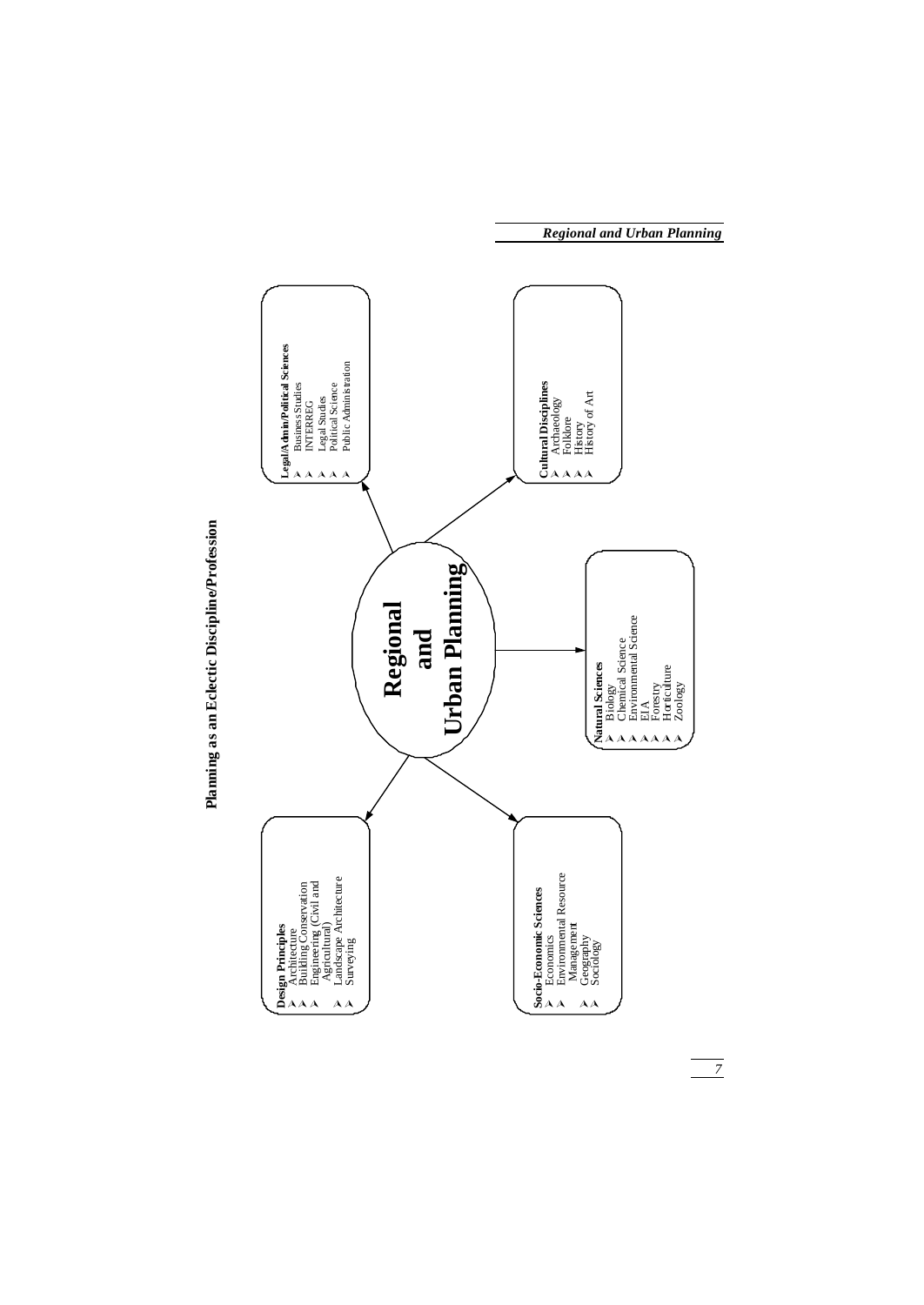### **Degree of Master of Regional and Urban Planning**

The Master of Regional and Urban Planning is a full-time postgraduate course extending over four semesters. This course is intended to give planners the necessary understanding of the processes of planning and to develop in them the capacity to co-operate with professionals in related disciplines. It provides an understanding of the physical, social and economic aspects of the human environment, and of the systems of government and organisations of society which affect its condition. Emphasis is placed on the development of professional skills for identifying, analysing and solving a variety of planning problems.

The course content is subject to continuous review to facilitate response to changing academic and professional requirements at the national, European and international scales.

The programme leads to a professional qualification which is recognised for planning practice in Ireland, Great Britain and internationally. The course is also recognised by the Planning and Development Divisions of the Surveying institutions in Ireland and Great Britain.

### *Admission Requirements and Procedures*

Candidates for admission to the programme, leading to the Degree of Master of Regional and Urban Planning, must have obtained a degree in Architecture or in Engineering, or at least a Second Class Honours degree in Economics, Geography or Sociology/Social Policy and Social Work, or some other qualification approved by the Faculty. The number of places is limited.

Candidates seeking admission should obtain an application form from the Department of Regional and Urban Planning, University College Dublin, Richview, Clonskeagh, Dublin 14 (Telephone: +353-1-7162711; Fax: +353-1-7162788; e-mail: planning@ucd.ie). Applicants will be required to satisfy an interview board as to their suitability and their interest in planning before being allowed to enter on the course. They must also supply the names of academic referees and confirm the results of their undergraduate studies.

# *Examinations*

There are two examinations, the First Examination and the Degree Examination. Examinations may be held either at the end of each semester or at the end of each year. Candidates will be required to complete a thesis in the fourth semester. Candidates who fail to submit theses before the end of the course will normally be required to resit the Degree Examination.

*8*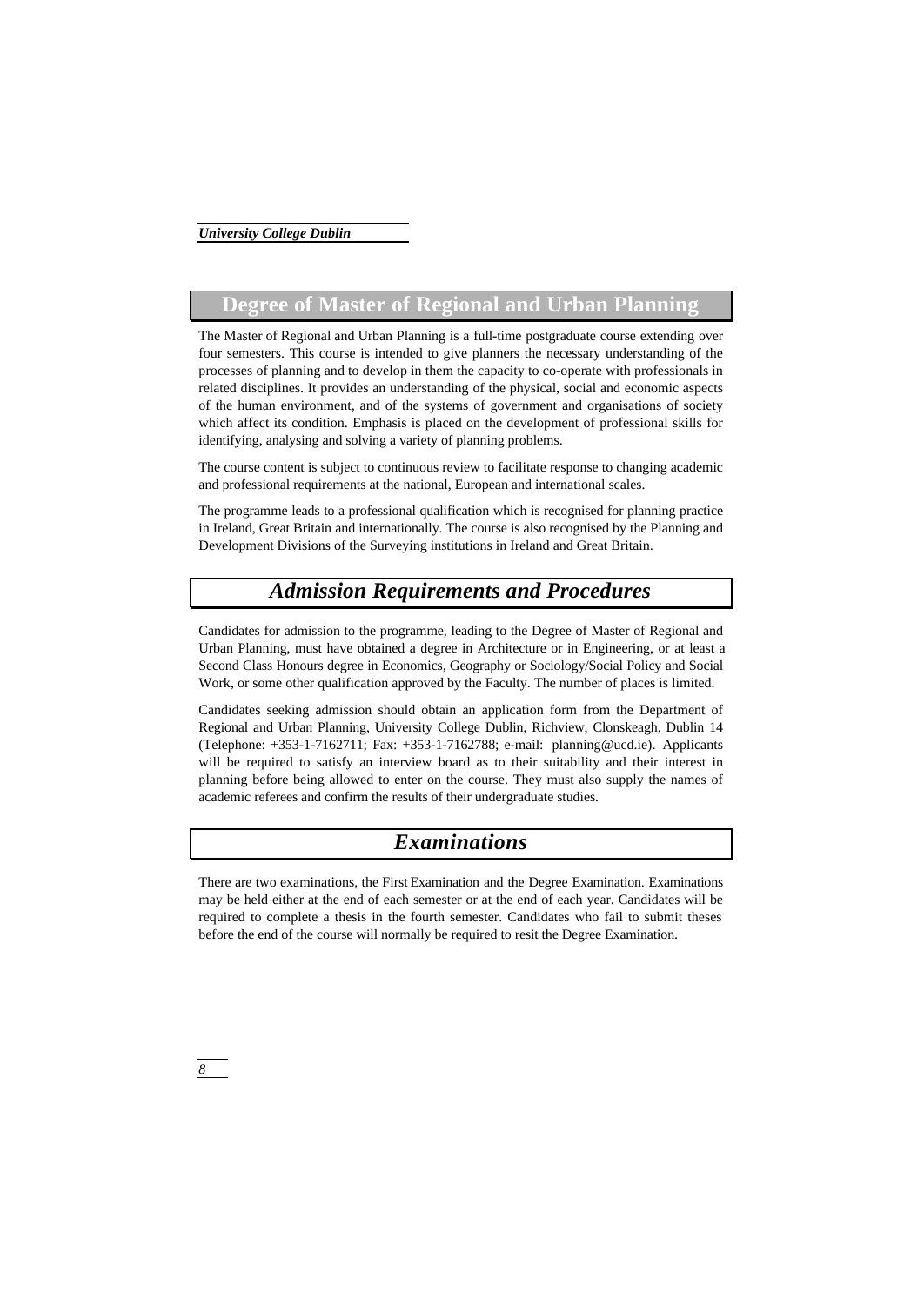# *MRUP Course Curriculum*

The course covered during the first year of the MRUP programmes (semesters 1 and 2) includes:

History of Planning and Development Planning for Diversity Economics and Land Use Planning Design and the Urban and Rural Environment Environmental Resource Management Infrastructure Planning Transportation and Land Use Planning Housing Policy Research Methods Public Policy and Planning GIS for Planners Studio Planning Projects Study Tour The course content of the second year (semesters 3 and 4) is:

Regional Planning: Theory and Practice

Planning Practice

Planning Philosophy and Theory

Planning Law

Planning Methodology

Rural Planning Practice and Management

Property Development and Planning

International Spatial Planning

Specialised Studies

Thesis

Students may be allowed an element of choice in the selection of courses, outside the core subject areas.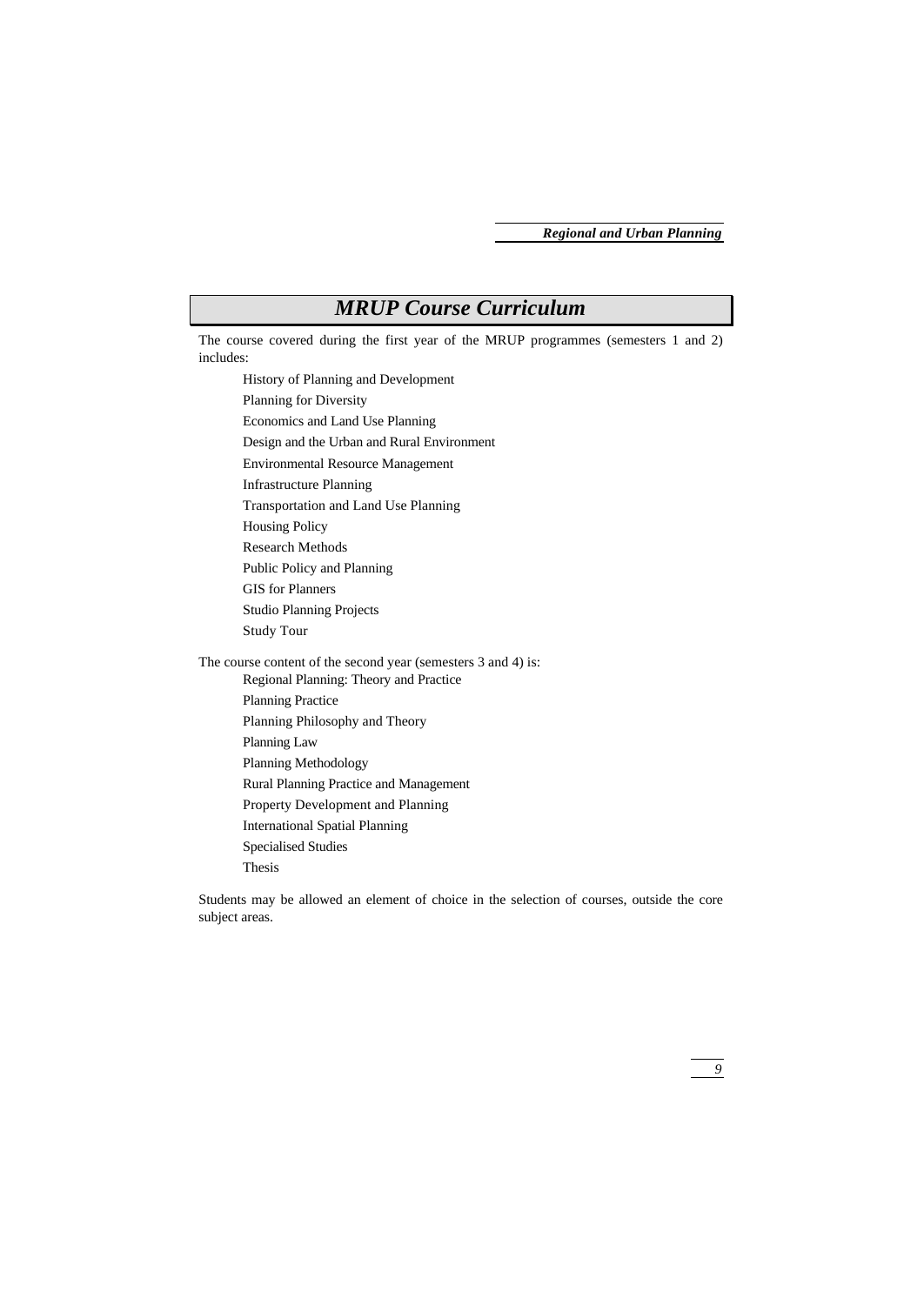### *MRUP Course Structure*

The programme is undertaken through a series of lectures, seminars, tutorials, workshops, planning exercises (projects), specialised studies and the preparation of a thesis.

The major focus of study throughout the course is on the planning of change in the physical environment to meet the needs of society, and all other subjects are considered in relation to this central theme. In each field of knowledge, a balance is sought between the theoretical and the practical to ensure a broadly-based education which is directly related to professional practice.

There are three major components within the course of studies – knowledge, skills and values/attitudes. Within this framework, the objectives for each year may be summarised as follows:

#### **Year 1 (Semesters 1 and 2)**

- 1. To provide an understanding of the built environment, its design, construction and servicing.
- 2. To provide an understanding of the social and economic systems which interact to influence the nature of the environment.
- 3. To provide detailed knowledge of planning administration and of the wider political and administrative systems within which it must operate.
- 4. To provide students with a knowledge of planning techniques and their application.
- 5. To introduce students to the planning policy tools and incentives necessary for promoting, implementing and controlling development.
- 6. To introduce students to concepts of social equality and to promote an awareness of the needs of various sections of the community.

#### **Year 2 (Semesters 3 and 4)**

- 1. To develop a greater understanding of the theoretical basis of planning and its implementation.
- 2. To examine the means and extent of community participation in the planning process.
- 3. To provide an understanding of planning legislation and its application in practice.
- 4. To undertake in-depth studies in areas of planning concern within the framework of the specialised courses and options.
- 5. To enable students to select an area for concentrated thesis research which allows each candidate both to specialise and to develop particular interests.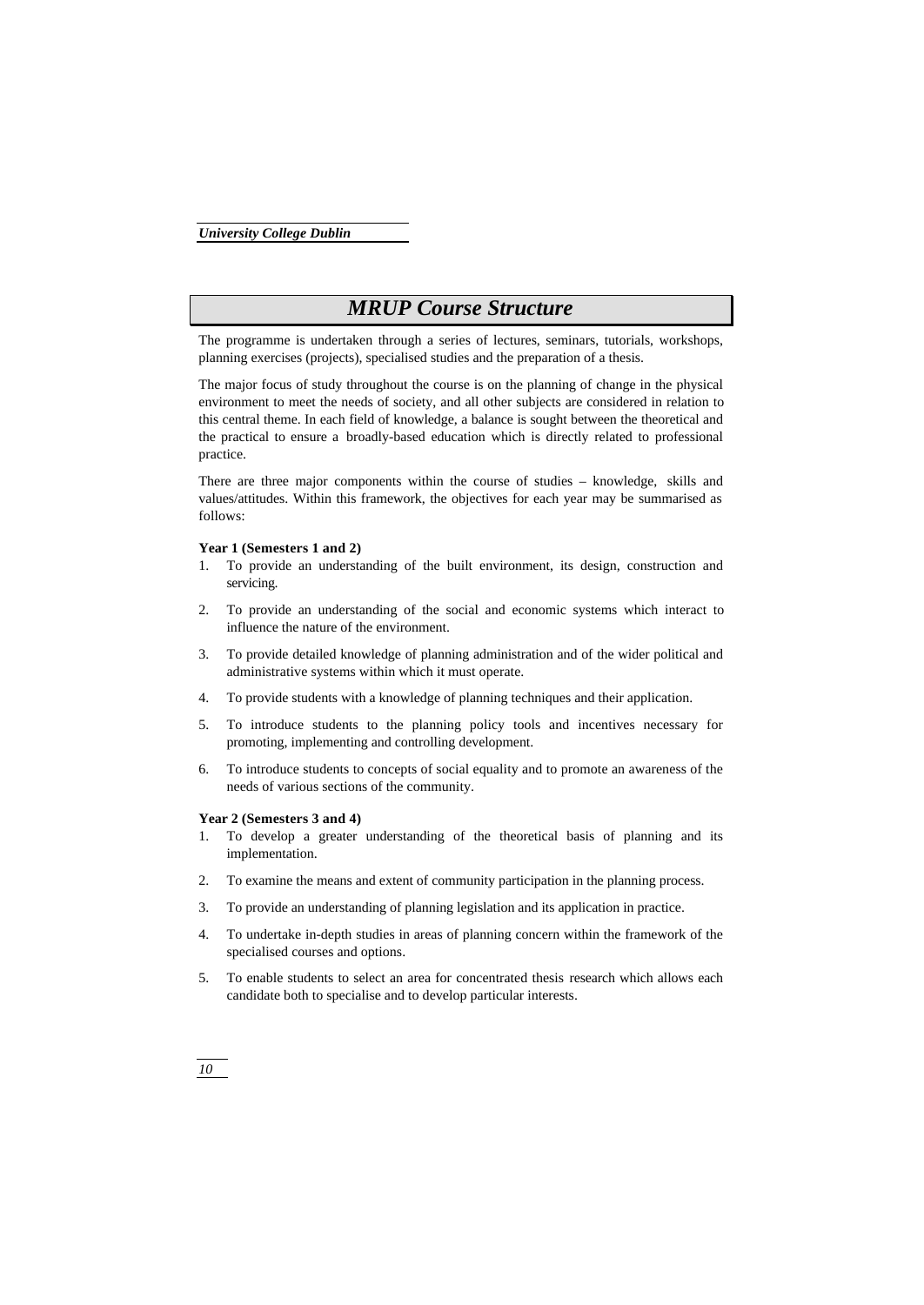Exercises are conducted, where possible, in real situations, in co-operation with planning authorities or interest groups.

### *First Year Courses (Semesters 1 and 2)*

#### **RUPP001 History of Planning and Development**

This course examines the growth and achievements of a planning movement during this century and seeks to assess the achievements of this movement. This course has a strong Irish focus. The course offers an introduction to, and a critical appraisal of, the rationalcomprehensive model as applied in planning practice.

#### **RUPP002 Planning for Diversity**

The aim of this course is to introduce students to the socio-spatial context of planning and to provide an understanding of the social environment in which planning takes place. The course consists of four complementary elements. The first component of the course focuses on the key paradigms in urban sociology. The second component of the course explores a number of concepts of interest to sociology, notably class, community, and social exclusion. The third component of the course explores some of these themes in relation to Dublin, while the final component of the course deals with questions of equal opportunities, social justice and the diversity of cultures. The course has an urban emphasis as cities provide a useful setting in which to study social structuring and organisation. The course runs for one and a half semesters.

#### **RUPP003 Economics and Land Use Planning**

This foundation course focuses upon the important relationships between economics and land use planning and management. The objective of the course is to provide an understanding of the manner in which economic forces interact at national, urban and regional level, influencing the allocation of resources and land use patterns. The course introduces students to relevant macro and micro economic theories and concepts as well as to concepts of economic measurement, means of government intervention and the fundamentals of micro-economic policy formulation in the context of their spatial implications. The course runs for one semester.

#### **RUPP029 Design and the Urban and Rural Environment**

The purpose of this course, offered over two semesters, is to develop the prospective planner's abilities to critically understand, organise and manage the urban, spatial and physical environment, and to appreciate its influence on the daily experience of its inhabitants.

Amongst the objectives of the course are:

the development of students' design capabilities;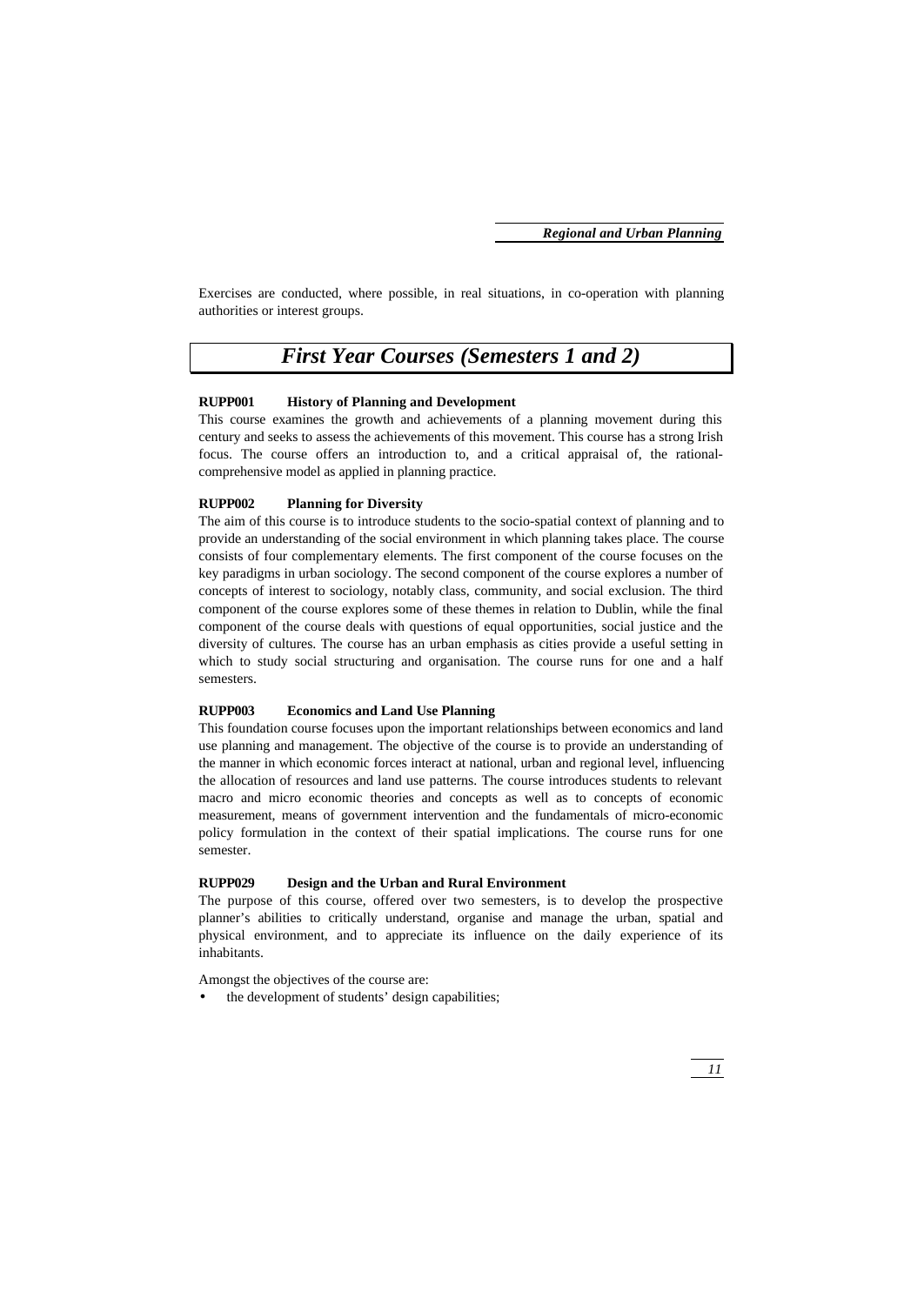- the stimulation of students' powers of observation and analysis;
- the engendering of an awareness of the importance of design and its influence on the lives of people;
- the provision of an understanding of how change occurs in the physical environment and the constraints imposed by the existing physical fabric on the design process.

#### **RUPP030 Environmental Resource Management**

This course consists of a number of complementary elements relating principally to the 'natural' environment. In the first instance, the fundamental principles of environmental conservation are detailed and examined. Students' attention is focused on the nature of the environment, its different physical/biological components and their limited assimilative and carrying capacity. The course focuses on the dependence of man on the resources of air, soil, water, plant and animal life and on the promotion of the wise use of these resources. Measures aimed at controlling pollution and the abatement of nuisances, the adoption of preventive rather than curative actions and environmental protection policy and instruments are also examined.

The second part of this course examines the fundamental concerns of rural planning and management - the changing nature of rural economies and society, the carrying capacities of the rural environments, the relationship between rural and urban areas and the future of rural society, with particular reference to Ireland in a European context.

A field trip is deemed an integral part of this course.

#### **RUPP006 Infrastructure Planning**

This course deals with infrastructure in relation to planning. It offers an introduction to the main physical infrastructure elements: water supply, sewerage systems and other forms of waste disposal. The course also covers new approaches in relation to sustainable water and waste management at local, regional and national levels. Particular attention is devoted to the requirements of new residential areas.

The course also provides students with an introduction to Irish construction technologies, to the building processes and to building control and regulation in Ireland. The course also provides for an introduction to minimum standards in relation to noise, light etc.

#### **RUPP007 Transportation and Land Use Planning**

This course introduces the students to the concept of integrating land use planning with transportation planning, and the problems associated with this. The characteristics of transportation supply and demand are addressed. The principles involved in undertaking a transport study are examined. Modelling of urban transportation systems and the traditional four-stage transport model will be discussed in detail, including relevant survey techniques.

Various transportation policies, studies and transport interchange nodes will be focused on, both nationally and from a European perspective, to highlight the continuous development of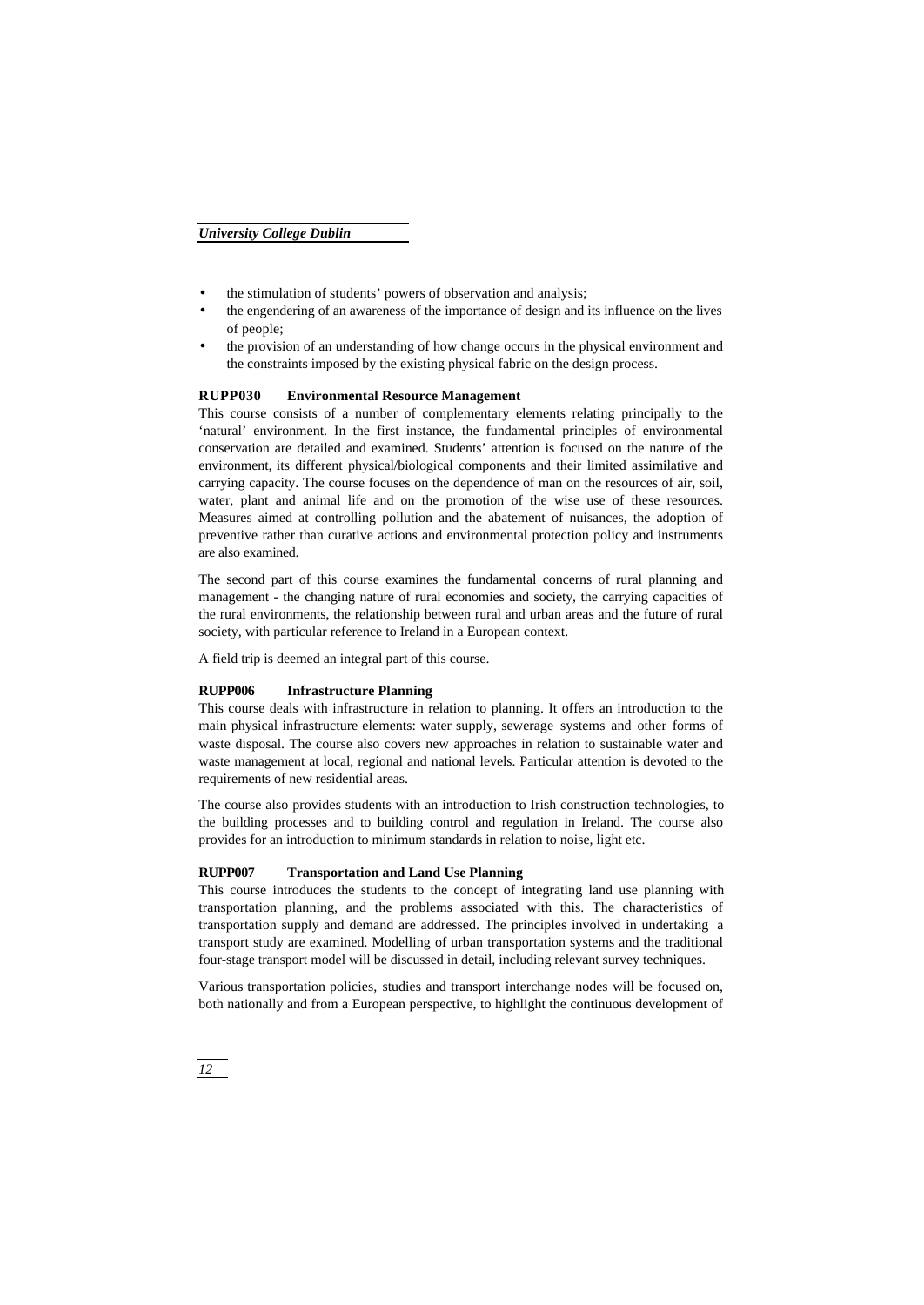transportation systems. The contribution of transport infrastructure to local, regional and national development is examined. The theoretical and technical elements of the course will be complemented by focusing on current transportation and urban planning issues in practice.

#### **RUPP031 Housing Policy**

This course provides an introduction to and overview of housing policy. It focuses primarily on an analysis of the main tenures, owner occupation, the private rented sector and social housing, while also analysing issues such as homelessness and housing and disadvantage. The course also explores key issues such as affordability, which cuts across all tenure types, and the interaction between housing policy and planning policy. Access to good quality, affordable housing is a key public policy objective. However, the extent to which this is achieved is dependent on the complex interactions between the housing market, housing policy instruments and socio-economic trends. The course thus concludes by examining the housing system and the degree to which it achieves these objectives and whether we can learn anything from an examination of comparative housing policies and systems.

#### **RUPP010 Research Methods**

In what is often termed the 'information age' demands for information are growing. Advances in planning knowledge rest heavily upon a continuing improvement in the understanding planners have of the methods of social inquiry. Appropriate information is essential if planners are to be confident in preparing plans and in making the decisions, which are central to their working lives. Increasingly planners need to have an understanding and appreciation of both qualitative and quantitative research methods.

The course aims to provide an introduction to research methodology and some of the basic techniques that allow researchers to undertake investigations. There are many areas in the field of planning in which social research could be undertaken if the investigator had both the skills to formulate a problem and the confidence to use research techniques. This course aims to equip students with skills in both quantitative and qualitative techniques.

#### **RUPP038 Public Policy and Planning**

This course aims to give a broad introduction to the institutional landscape of public policy in Ireland, the framework within which planning is carried out. It is based on the premise that planning is a political act which has a technical, a legal and an administrative content. Much of the course is devoted to an analysis of how the administrative content relates to the technical and legal aspects and how all of these are contained within the political envelope. The course provides students with an understanding of the institutional context of both central and local government and a comparative insight into the administrative systems in other European countries.

#### **RUPP032 GIS for Planners**

This course has two inter-related components. As part of a foundation component, subjects covered include the use of presentational, spreadsheet and database applications, using the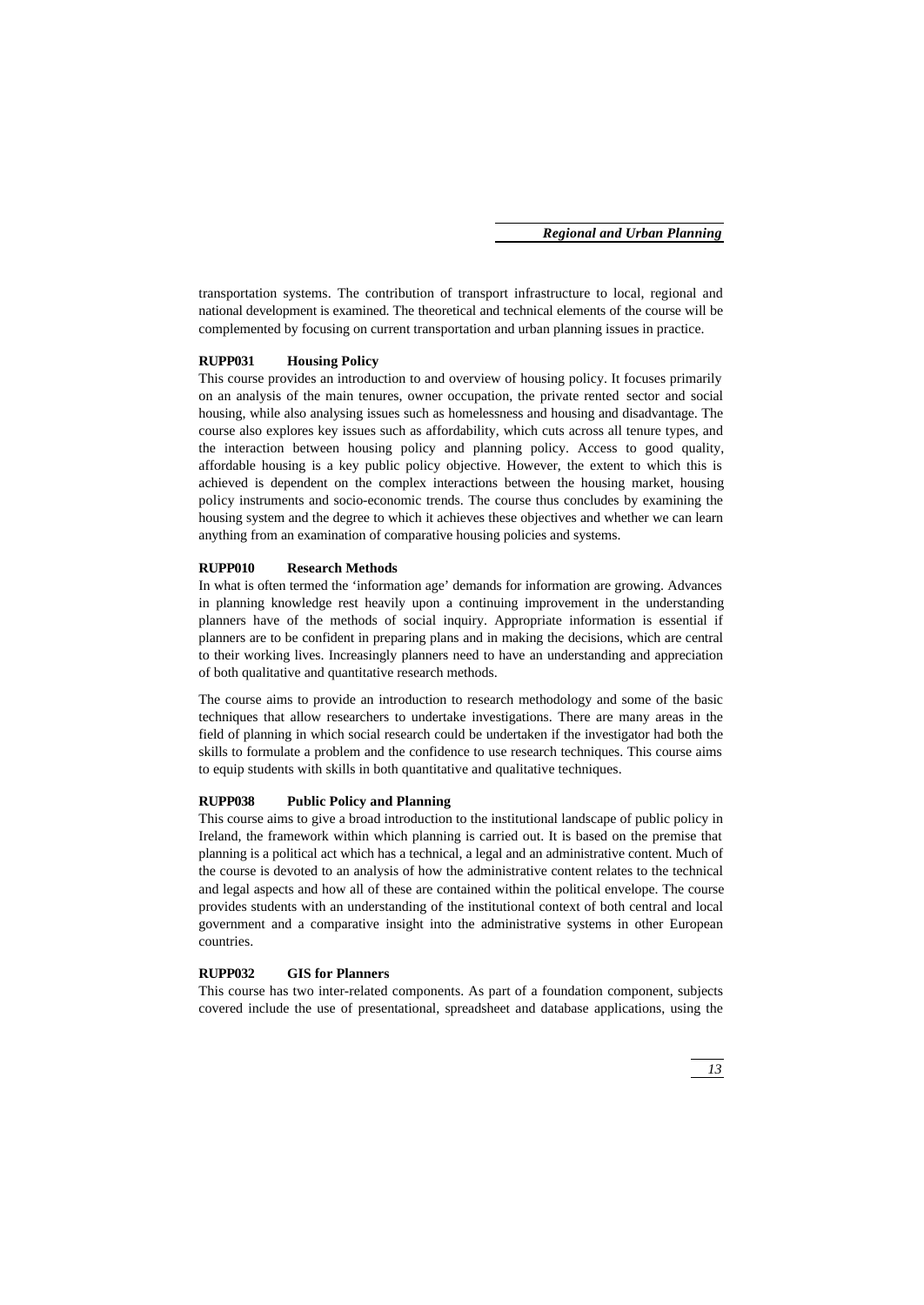popular application packages that students will encounter in practice. A dedicated GIS component then provides a conceptual overview and hands-on experience of ArcView GIS software. The course teaches ArcView GIS functionality and enables students to quickly take advantage of the software's powerful display and analysis capabilities.

#### **RUPP033 Studio Planning Projects**

This course is conducted throughout the first year of study (semesters 1 and 2). A sequence of projects are undertaken to develop the skills and problem-solving abilities needed in town planning practice. In the initial projects, emphasis is placed on learning to observe and make records of the formal and spatial environment, and on developing skills of graphic expression. Surveys and analyses of existing areas are done prior to preparing a plan for a residential area layout. The aim of these projects is to understand the inter-relationship of land uses and to develop the ability to understand and manage land use change.

### *Second Year Courses (Semesters 3 and 4)*

#### **RUPP013 Regional Planning: Theory and Practice**

This course, offered over one semester, is offered for three principal reasons:

- (i) To demonstrate the need for a national-regional planning structure and to show the inadequacy of local planning proposals devised without reference to such a framework.
- (ii) To show that within the Republic of Ireland there has been a lengthy search for a rational and optimum settlement framework to accommodate future development, having regard to the economic and social goals set out in government policy. Such development frameworks have been envisaged within an integrated planning system incorporating national, regional and local planning activities.
- (iii) To assess the success or failure of regional planning as an interventionist tool in the spatial investment processes.

The course deals with the fundamentals of regional policy theory and practice in respect of both Ireland and developments within the European Union. These developments in regional policy are related to the availability of regional planning structures and instruments.

#### **RUPP034 Planning Practice**

The purpose of this course is to provide students with an understanding of planning practice and implementation in Ireland. As part of this course students are introduced to practice in respect of plan formulation, urban design, conservation and the control of development as well as the enforcement of such controls. Part of the course focuses particularly upon the Dublin experience in relation to plan making, renewal and the funding of projects.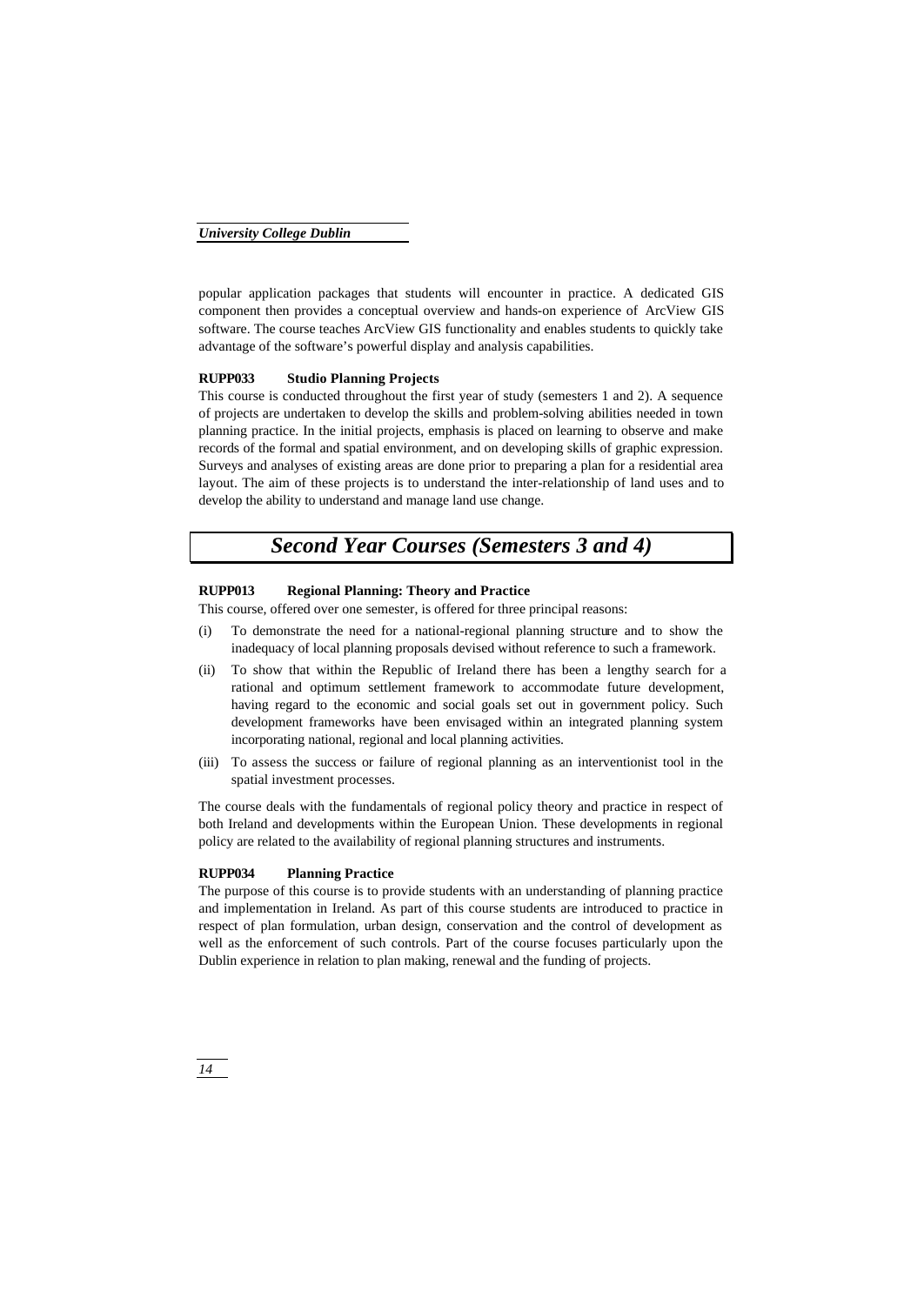A second component of this course focuses on wider and often specialist aspects of planning practice, the role of various actors in the process and the increasing importance of planners as managers.

#### **RUPP015 Planning Philosophy and Theory**

The course provides an introduction to the theoretical and philosophical underpinnings of planning. Procedural and substantive planning theories are critically reviewed and evaluated in an effort to provide a conceptual basis for the understanding of planning as an activity and as a professional discipline. The paradigmatic shifts in theory are explored and there is a specific focus on recent theoretical debates relating to communicative and collaborative planning and the developing emphasis on environment and sustainability.

#### **RUPP016 Planning Law**

This course builds on the first year programme (RUPP011) by studying the legal structures involved in the implementation of the planning process.

The objectives of the course are to introduce the principles of the Irish legal system, to explain the law relating to administration (with particular emphasis on local government) and to provide a clear working knowledge of the Planning Acts and Regulations. The course also addresses issues relating to EU legislation and its implementation in Ireland.

#### **RUPP035 Planning Methodology**

Planning methodology is concerned with the array of methods and techniques which planners use to make decisions and to evaluate the outcome of actions taken. Thus, the aim of this module is to familiarise students with a wide range of commonly used planning methods and techniques. Planning methodology is best understood as the professional toolkit which helps planners to make decisions across a range of issues. For example, the preparation of development plans requires that planners have a working knowledge of how to gather, interpret and forecast socio-economic information; to set strategic options; to appraise the plan environmentally and to set indicators for performance measurement among other issues. With regard to development control, techniques such as environmental impact assessment and retail impact assessment allow planners to evaluate the likely impact of development proposals. The course seeks to introduce students to, and develop a proficiency in, some of the main practical methods and means by which planners seek to achieve the strategic and tactical goals they have set.

#### **RUPP018 Rural Planning Practice and Management**

This course builds upon the foundation set down in Course No RUPP030 - Environmental Resource Management and focuses on rural planning practice and management. Drawing upon its European context, the course is concerned primarily with contemporary rural planning and development issues. The development element of the course will examine opportunities for rural development, the role of state, semi-state and EU initiatives, bottom up development and the funding of development. Part of the course deals with the role and potential of rural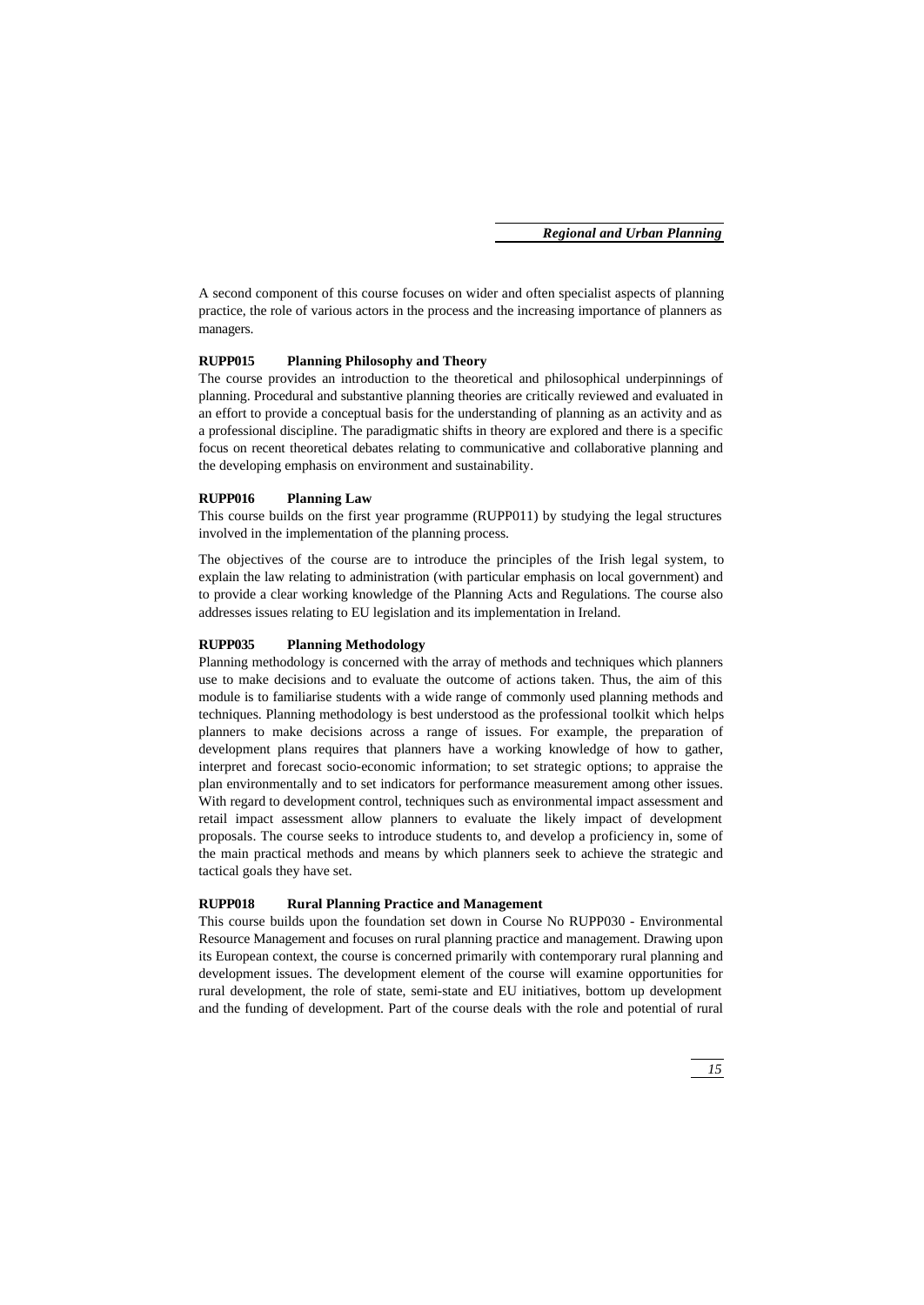tourism and the need to protect and enhance the rural endowment. The management element of the course focuses on the role of development plans as management tools, the conservation of the rural environment and the management of rural tourism and of housing in the countryside. The issue of enforcement is also addressed.

#### **RUPP036 Property Development and Planning**

In a market economy, private sector property development is a key force in the shaping and reshaping of the urban environment, through peripheral expansion on green field sites, the redevelopment of older sites, the provision of new uses for older buildings and so on. This course examines the main components of the property development and investment process and its relationship with planning. First, the economic context for property development is analysed. Second, the logic and operation of the property development and investment process is examined, including an examination of property valuation techniques and public sector property development. Third, the relationship between property development and planning is explored. This can be said to be strategic, in the sense that planning provides a context for property development through zoning and area planning. Moreover, planning is the arena for negotiation, mediation and conflict resolution between the market demands of private sector property developers and the application of planning standards.

#### **RUPP021 International Spatial Planning**

Within the framework of the European Spatial Planning Programme, this course is designed to give students an understanding of comparative planning practice in other relevant European countries. The course will pay particular attention to the development of E.D.S.P. and other EU planning material and their adoption and implementation within various Member States.

#### **RUPP037 Specialised Studies**

The Department offers a number of parallel fields of Specialised Studies to final year students. These afford students an opportunity to study in greater depth particular themes of importance to planning practice. Studies may include:

- (i) Form and Design in Local Planning
- (ii) Regional Planning and Policy
- (iii) Housing Policy and Planning
- (iv) Community Planning
- (v) Rural Planning Policy and Practice

Each Specialised Study comprises a mix of project work, targeted lectures and seminars, supported by appropriate application of IT based techniques.

#### **RUPP034 Thesis**

In the final year, the programmes are so arranged as to permit maximum possible time for reading and research towards the completion of a dissertation. Each student is required to submit, at an interview, an outline of a proposed thesis topic for approval by the department.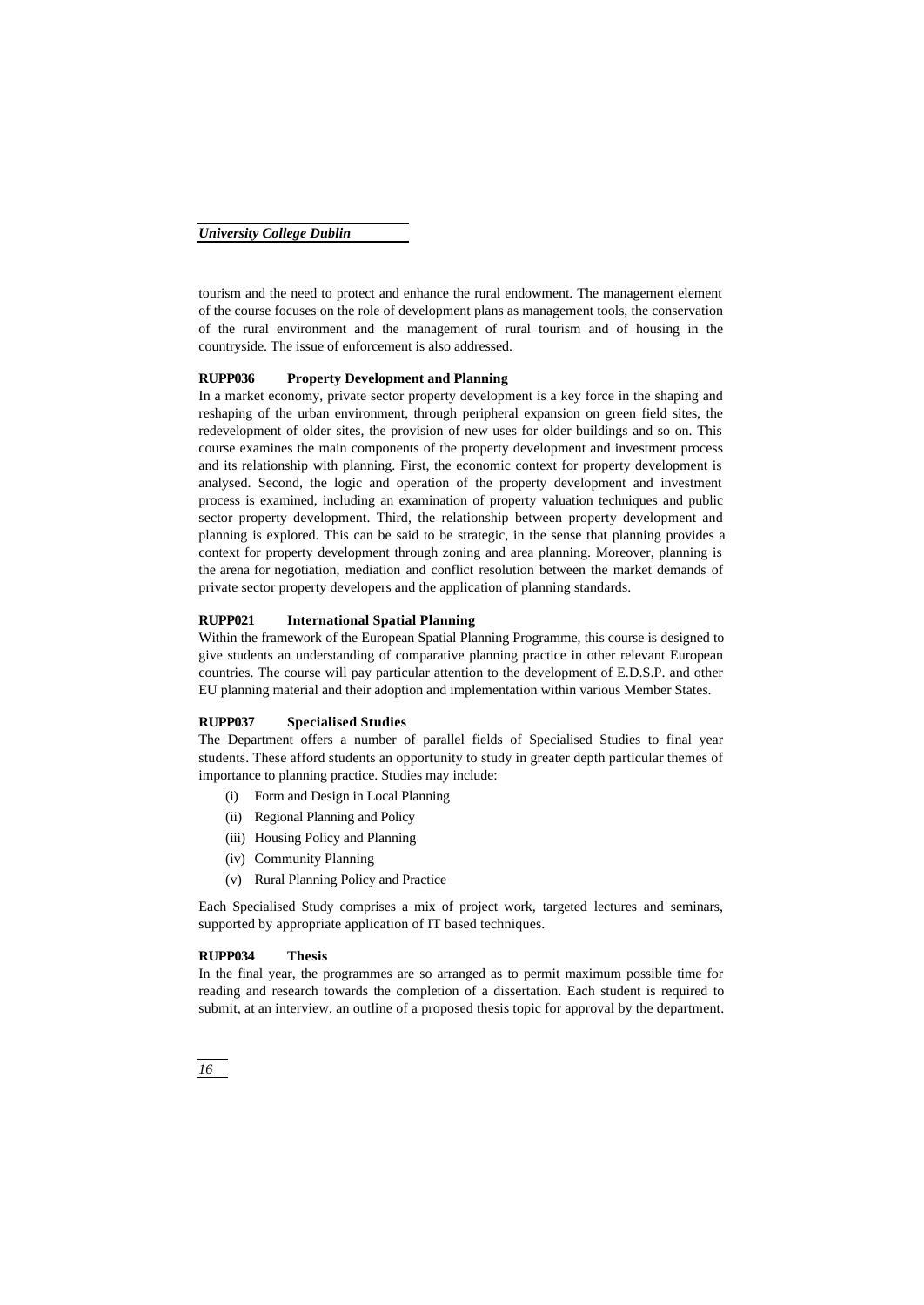Choice of thesis topics is related to the chosen specialised study area (see RUPP037 above). The thesis programme is underpinned by a series of lectures and seminars on research methods (particularly course RUPP010), presentation techniques and the orderly development of themes.

#### *Regulations*

Candidates for the Degree Examination must submit their theses by the required date in the academic year in which they sit for their final written examination. Candidates who fail to meet this requirement will normally be required to re-sit the entire Degree Examination. Where a re-submission of thesis is required, the submission must be made at the beginning of the second semester. The presentation of a thesis must conform with Department and University regulations.

The final year programme is normally taken in the academic year immediately following completion of year one. Where final year has not commenced within five semesters of completing year one, it will be necessary for the candidate to re-sit year one in its entirety.

#### **Student Requirements**

Students will be expected, at their own expense, to provide drawing materials and equipment, typed papers, and to participate in all organised study tours.

#### **Study Tours**

Each year the study tour is related to aspects of local and European planning problems and practice.

#### **Planning Internship**

Students are expected to spend the vacation at the end of the first year in employment with an approved planning agency.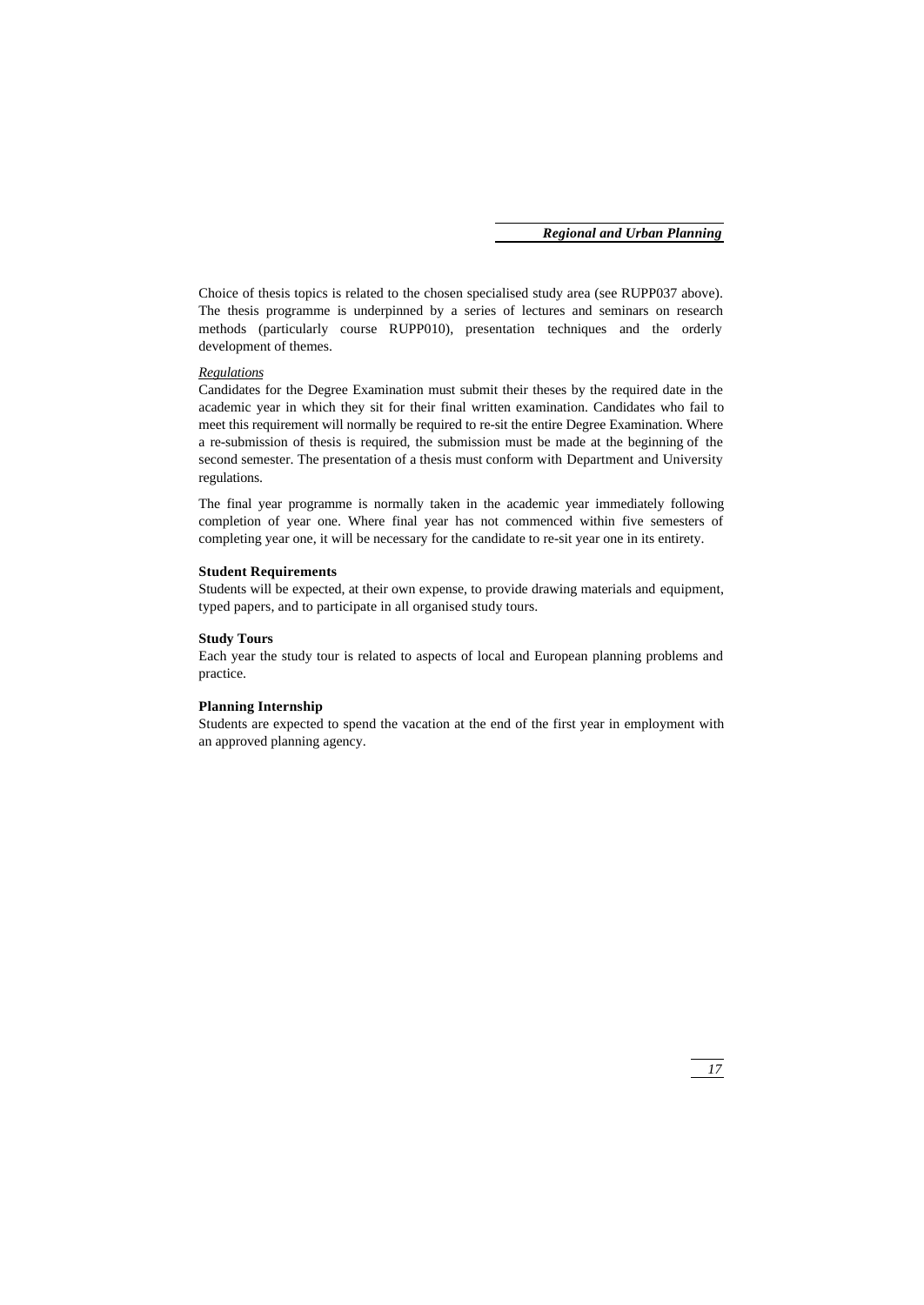### **Degree of Master of Science (Planning) (MSc)**

This degree is offered in the Department of Regional and Urban Planning to address the needs of both the planning profession and society which require a greater focus on planning research. This degree parallels the existing professional MRUP programme and it complements a PhD programme. In addition, this research degree may be viewed as a means of career development for professionals and a practical response to available research funding in specific circumstances.

Public policy and practice at the levels of Local Authority, Regions, National Government and the EU, require the enrichment and understanding available through high quality, well-run research into all facets of planning, and the MSc (Planning) provides a means to address these challenges.

The MSc (Planning) is a one-year, full-time research degree. In certain circumstances completion may be allowed over a two-year period on a part-time basis but with no extension of time limits beyond two academic years. The degree will be awarded on the completion of a thesis based on a topic agreed by the Department, supervised by approved staff. Where specific topics require external skills, it is envisaged that these would be brought in on a tutorial basis in consultation with the research thesis supervisor and with the approval of the Head of Department.

#### **Entry Requirements for MSc (Planning)**

Normally, candidates will hold a minimum of a second class honours degree in a subject relevant to planning, such as social sciences, economics, geography, architecture, law, surveying, public policy, engineering, environmental studies, transportation.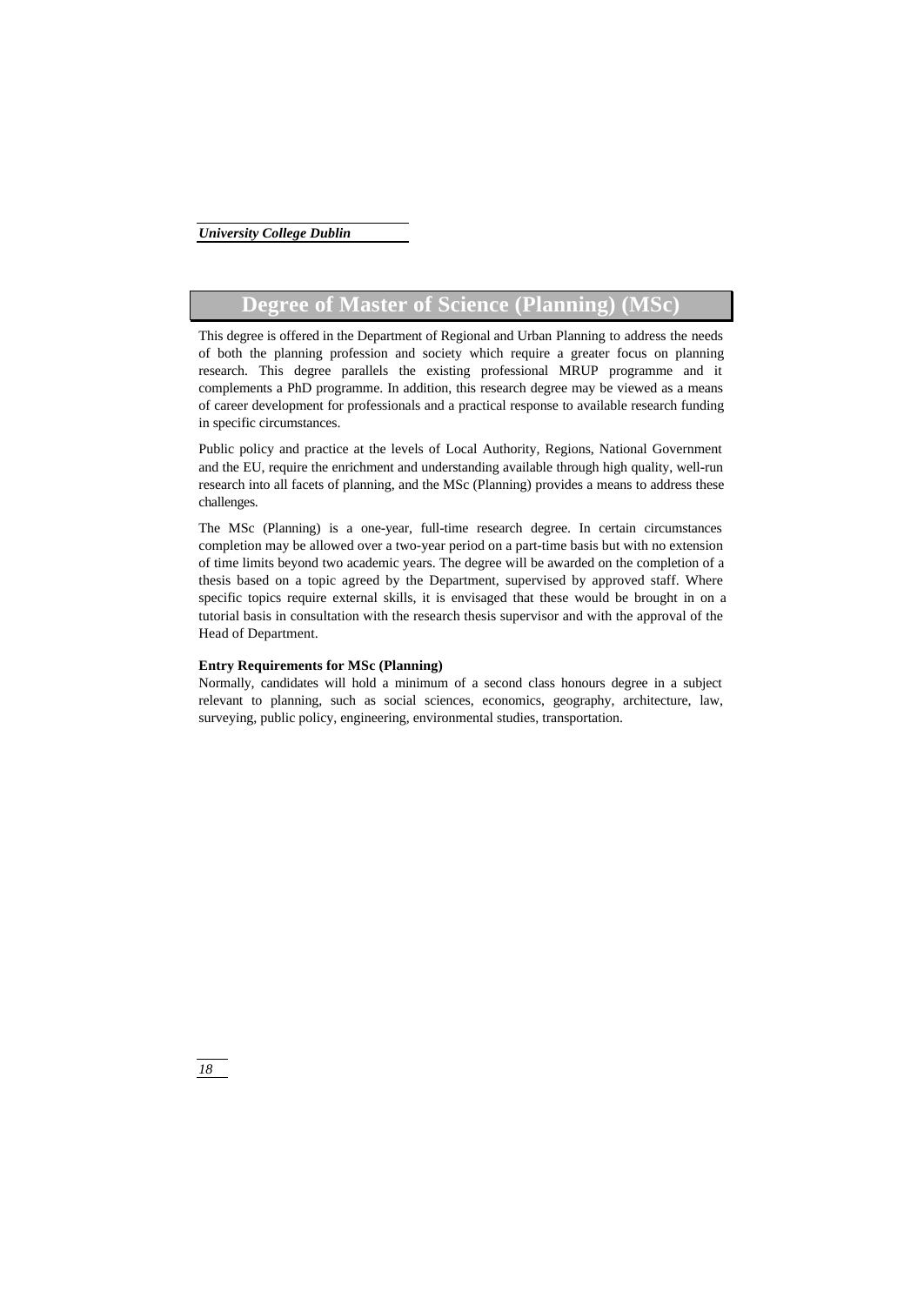# **Degree of Master of Science (Urban Design) MSc (Urban Design)**

The degree is offered on an inter-departmental basis by the School of Architecture and the Department of Regional and Urban Planning. The degree is administered and supervised by a Joint Academic Board for MSc (Urban Design) drawn from both Departments.

Candidates for the Degree of Master of Science (Urban Design) must obtain the permission of the Faculty before entering the course. The course is open to architects, planners and landscape architects with a professional degree, normally at honours level. Civil engineers and chartered surveyors may be admitted subject to examination.

The degree is offered as a one year, full-time (46 weeks) programme which may be taken as a part-time programme divided over two years to facilitate secondment from employment.

#### **Mode 1**

A candidate must carry out a research project, or a series of research projects under the direction of the Supervisor recommended by the Joint Academic Board for MSc (Urban Design) and approved by the Faculty. The thesis presented by the candidate is to embody the results of this or these research projects. A candidate may be required to pass an oral examination on the subject matter of the thesis if the examiners so decide. The Board may require that candidates should attend specified available courses in the School of Architecture and the Department of Regional and Urban Planning.

#### **Mode 2**

The Mode 2 programme has a significant research orientation, with a coherent sequence of studio projects and an Irish- or European-based research assignment, leading to the production of a thesis. It is underpinned by a core lecture programme. Options are available from courses in the School of Architecture and the Department of Regional and Urban Planning, to ensure that candidates have an adequate inter-disciplinary background for research. Each candidate must carry out the programme under the direction of the supervisor(s) recommended by the Joint Academic Board for MSc (Urban Design). The course will be subject to prerequisite specified course requirements which will be assessed according to the candidates' professional and academic background; for example, architectural candidates may be required to take predominantly planning-oriented optional subjects, whilst candidates from a planning background may be required to take design-based prerequisites. Core and optional courses will be examined, and studio and placement activities will be assessed and will contribute to the marking of the degree. The structure is based on a twelvemonth programme of studies as follows: Core Courses; Optional Courses; Urban Design Studio; Research Assignment and Thesis.

Applications to the course must be received by the end of July.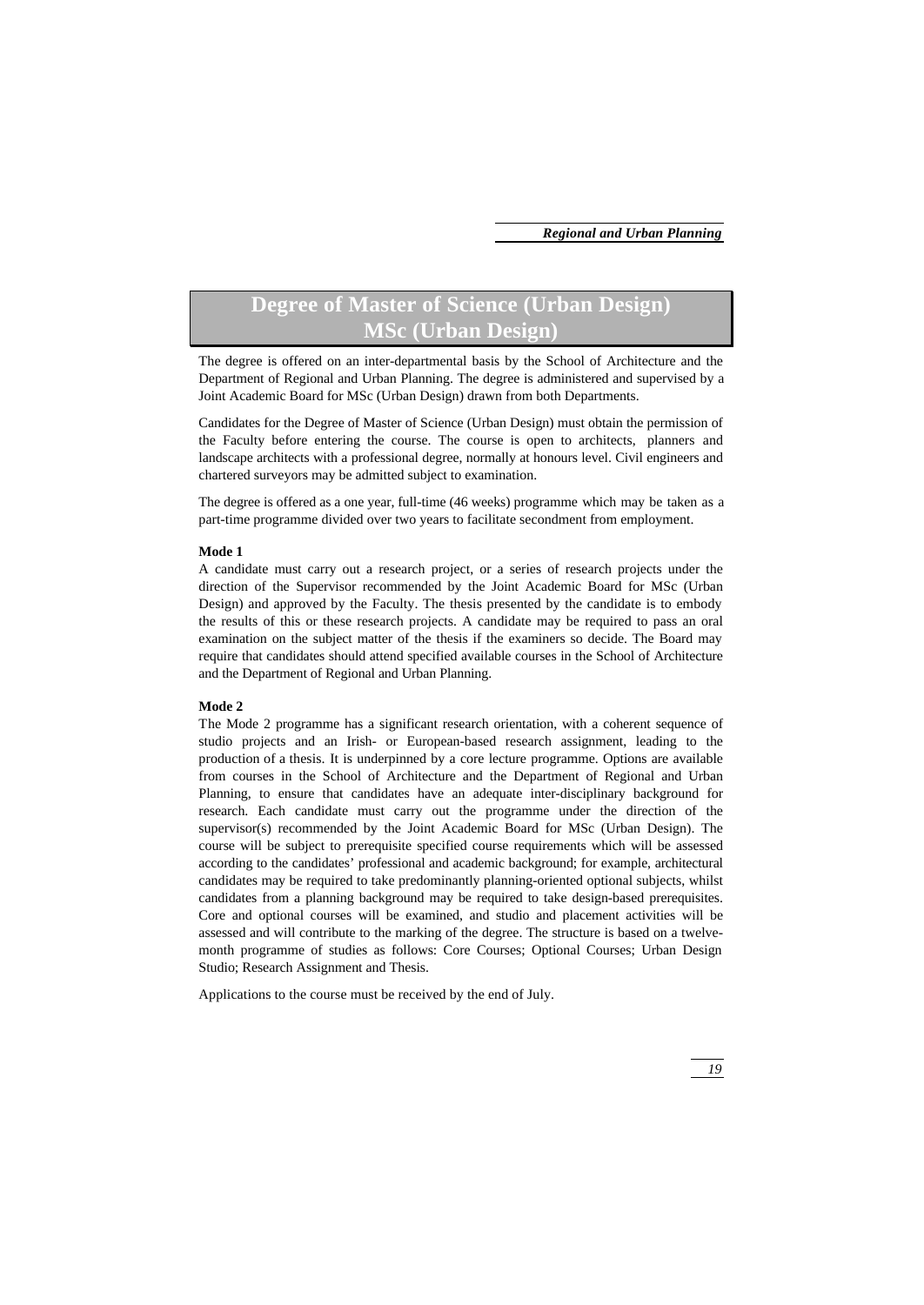### **Department of Environmental Studies**

# *Degree of Master of Science (Environmental Policy) (MSc)*

The Master of Science (MSc) degree in Environmental Policy is directed at those wishing to conduct research into the economics and policy of environmental issues. It is the only such degree available in Ireland. Candidates are required to prepare a major thesis in a minimum period of one year. Prior to beginning the thesis, candidates attend short courses in environmental economics and research methods. The number of places on offer is limited to five. Studentships are available which cover fees and provide a stipend.

#### **Admission Procedure**

Applications must be made to the Head of Department, Environmental Studies. If the Head of Department is satisfied as to the applicant's general suitability to undertake the programme, the Department shall forward the candidate's application to the Dean for consideration by the Faculty. Candidates for the Degree of Master of Science (Environmental Policy) must obtain the permission of the Faculty of Engineering and Architecture before commencing the programme.

There are three intakes each academic year in September, January and March to the programme leading to the award of Master of Science (Environmental Policy). It may be possible to commence at a different time, subject to the agreement of the Supervisor and with Faculty approval. Normally the closing dates are:

|                      | (i) September Intake (ii) January Intake | (iii) <b>April</b> Intake |                           |
|----------------------|------------------------------------------|---------------------------|---------------------------|
| non-EU candidates    | 31 <sup>s</sup> March                    | $31st$ July               | $30th$ September          |
| <b>EU Candidates</b> | $31st$ July                              | $30th$ November           | 28 <sup>th</sup> February |

#### **Entry Standards**

Applicants should have a good undergraduate degree in economics or a related subject. Normally a second class Grade I Honours degree is required.



#### **ENVSP901 Research Methods and Presentation Skills in Environmental Economics and Policy**

This course provides students with the basic skills necessary for embarking on a research degree. Topics covered include: introduction to the department and its workings; choosing a thesis topic; working with a supervisor; devising a thesis outline and work programme; reviewing literature (including using electronic databases etc.) and writing a literature review;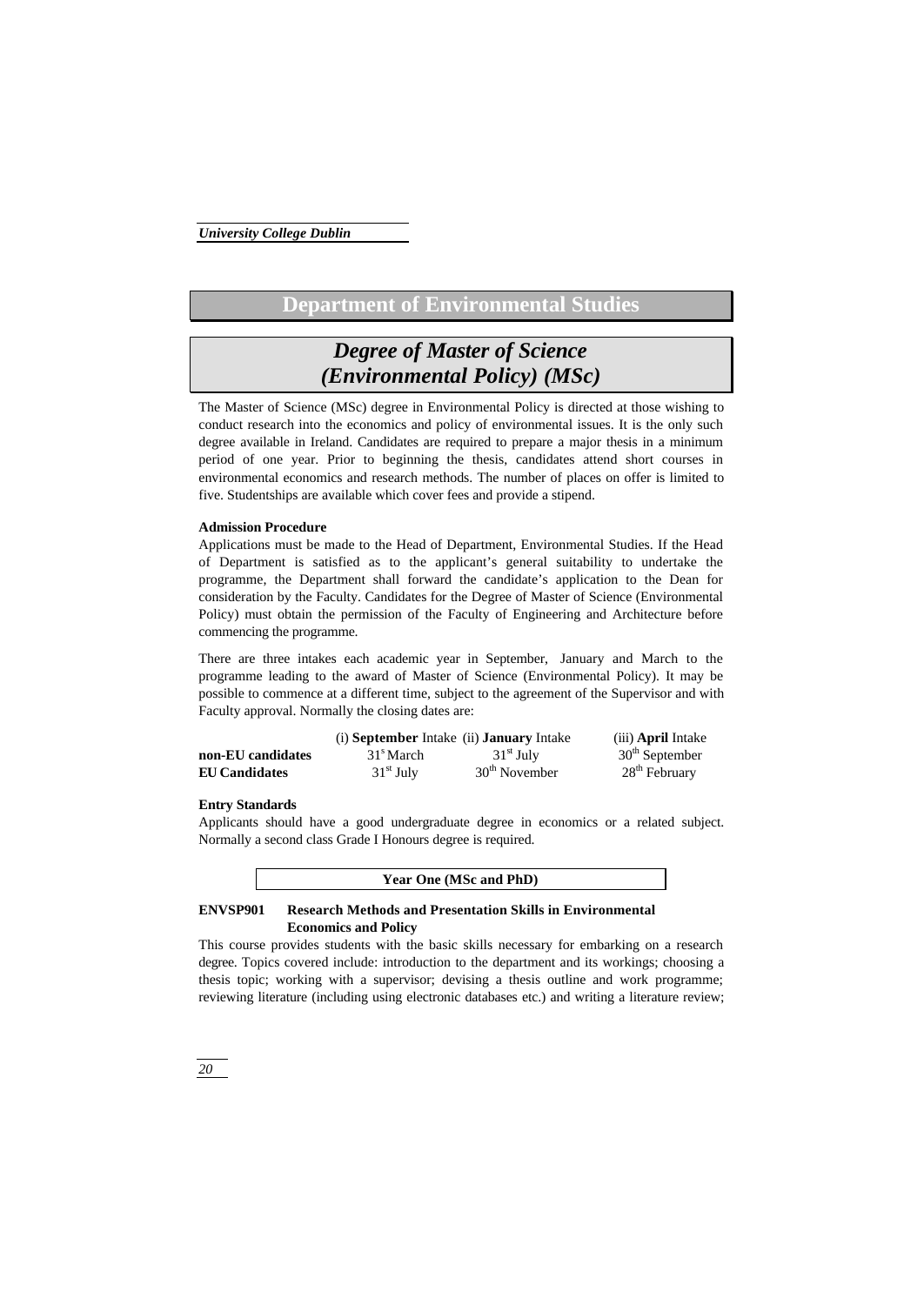developing a methodology; target setting; team work; interpersonal skills; presentation skills including use of overhead, multimedia presentations and whiteboard. The course provides plenty of opportunity for discussion and will involve set work.

#### **ENVSP902 Topics in European Environmental Economics and Policy**

This course examines the rationale, use and importance of economic approaches in European Environmental Policy including the use of market based instruments and cost-benefit analysis. Applications of such approaches will be examined with topics varying from year to year but previous topics have included: global warming, acidification, biodiversity, ozone depletion and water quality.

#### **ENVSP903 Resource and Environmental Economics in a European Context**

The key objectives of this course are to understand the key principles of economics as they apply to environmental endowments, to develop the capacity to apply these principles to improve the quality of analysis and decision-making, to understand some of the technical and scientific underpinnings of some key global, regional and national environmental challenges, and how economics can be employed to address them. Topics include: underlying theory; market failure; Coasian solutions; sustainability measures and their application; green accounting and environmental protection expenditure; command and control and integrated pollution control; emission trading; environmental taxes and charges; the impediments to environmental policy reform; introduction to cost-benefit analysis and environmental valuation. Applications will be drawn from the EU and international experience.

#### **ENVSP904 Advanced Environmental Economics and Policy**

This course presents some of the major themes in the academic literature on the economics of natural resources and the environment. The majority of the course concerns itself with applying the findings of advanced academic research to answering the following two questions: what are the causes of national and international environmental problems? What are the appropriate policy responses to these problems? In addition the course examines the legitimacy of claims that the earth's natural resources are being depleted too rapidly. Topics include: the theory of environmental externalities, environmental policy design, cost-benefit analysis and environmental valuation, models of natural resource exploitation, international environmental issues.

#### **ENVSP905 European Union Environmental Policy in a Global Context**

The driving force behind regulatory reform in the context of EU environmental policy is the increased prominence of sustainable development and environmental protection in EU legislation and the shift in emphasis from regulatory environmental policy instruments to economic instruments. This course examines the development of EU environmental policy, the environmental policy instruments in use, and explores how a shift from regulation to economic instruments in the EU can result in the more effective protection of the environment. The course compares and contrasts performance at member-state level. In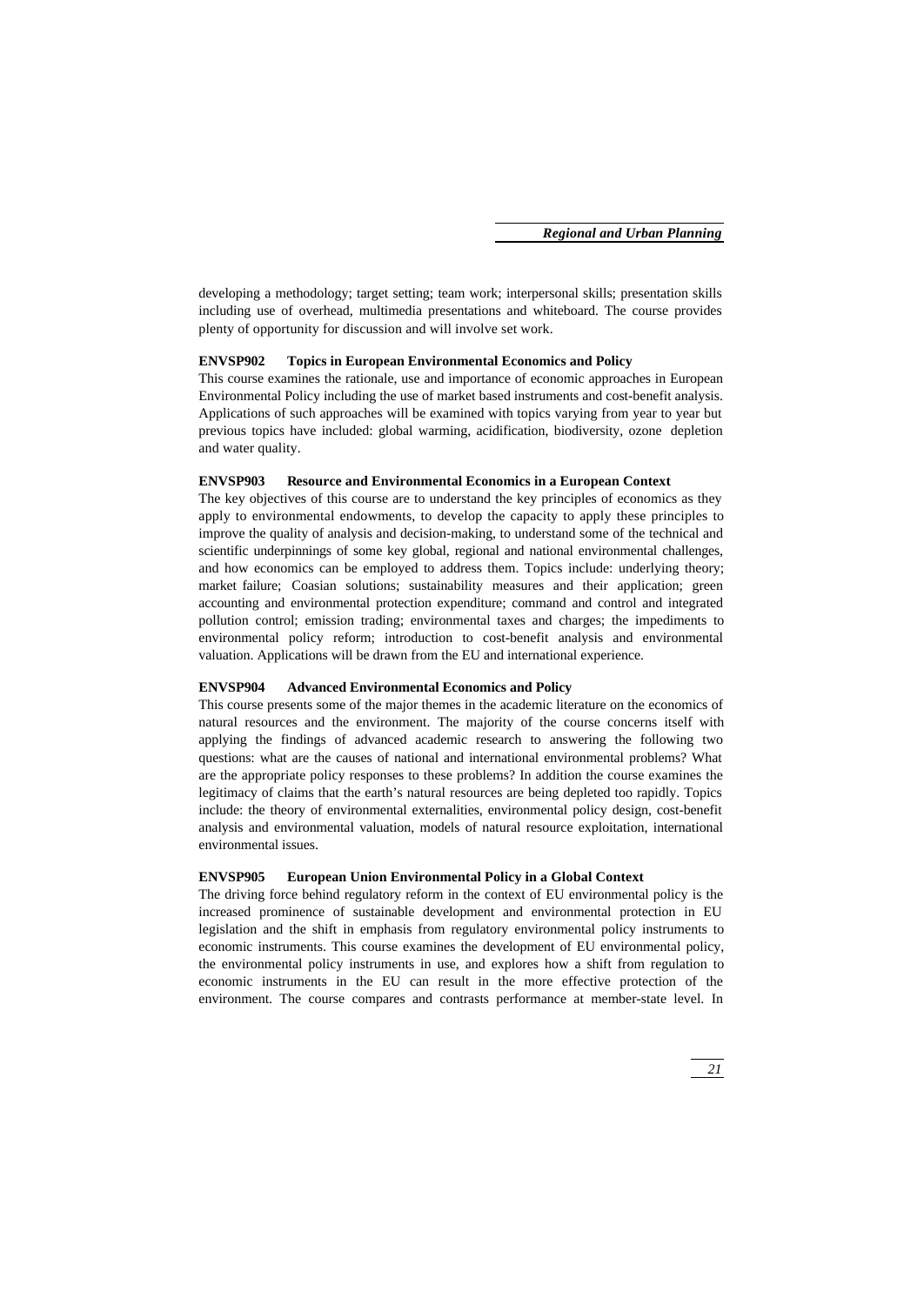addition, it examines the global context for EU environmental policy including, for example, the Gothenburg Protocol on acidification precursors and the Kyoto Protocol on greenhouse gas emissions. In this regard and with regard to policy instrument use (such as environmental taxes, emissions trading, integrated pollution control etc. ), the EU position is compared with that of other jurisdictions such as the US, the CEECs and the rest of the OECD.

**ENVSP906 Statistical Computing Methods in Environmental Economics and Policy** The course presents an overview of statistical computing methods including elements of survey research and the analysis of datasets. Topics include inferential statistics; hypothesis testing, statistical significance and confidence intervals; analysis of variance; correlation; OLS regression; multiple regression; logistic regression, Probit analysis. The application of these methods to environmental economics and policy analysis is discussed and set work is provided.

#### **ENVSP907 Professional Preparation: Teaching of Environmental Economics and Policy**

This course prepares advanced graduate students for careers in teaching environmental economics and policy at university level. Successful completion of the course allows students to be considered for Teaching Assistant posts. The course follows a workshop format. Topics include: an introduction to learning; getting to know the class; teaching methods for different groups; appropriate presentation methods; presentation skills (including multimedia presentation, whiteboard, overhead); stimulating discussion; problem review and development; course development; standards; setting of examinations; conflict resolution.